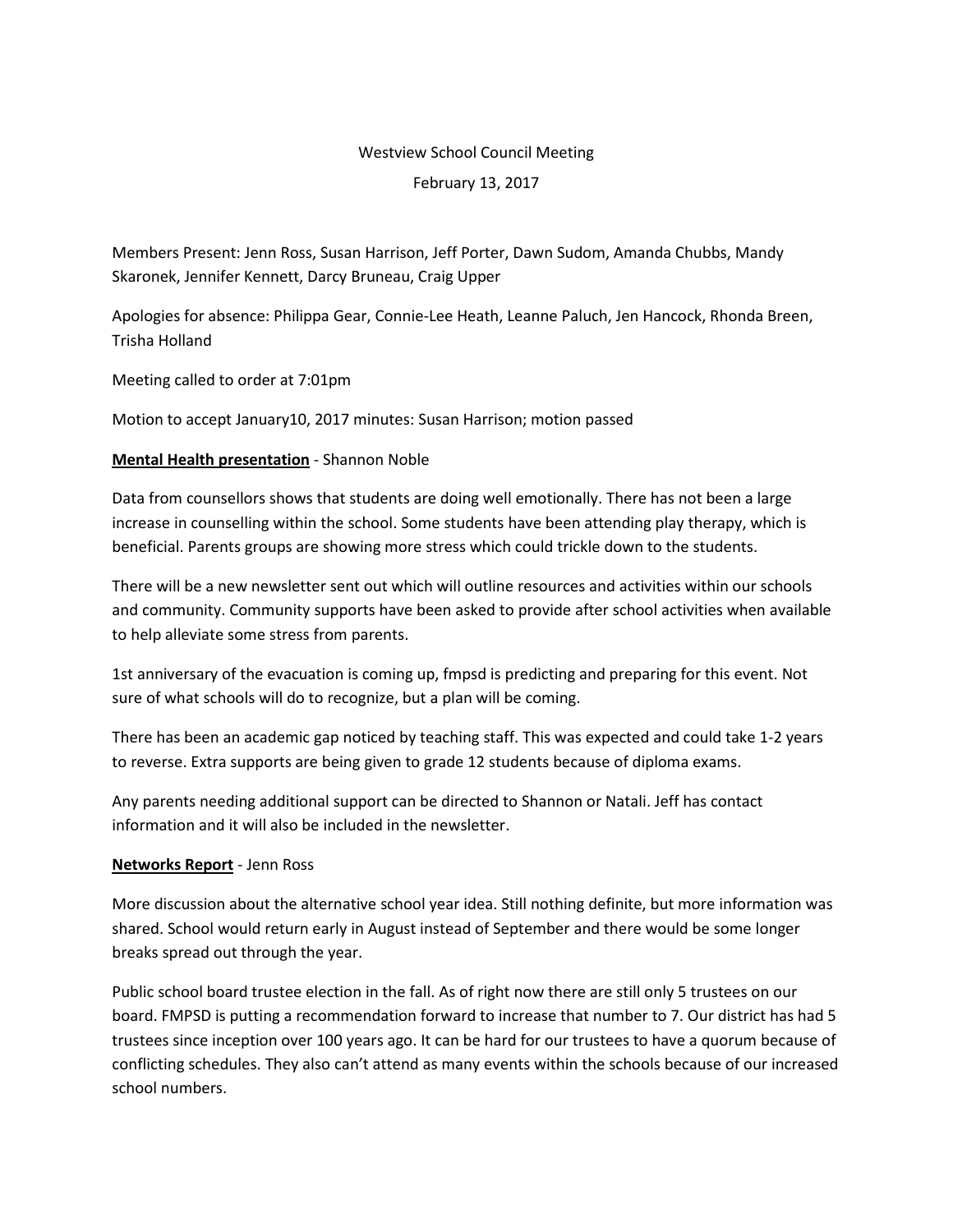2017/18 Draft Calendar. School year expected to start September 5th. Winter break would start closer to Christmas and end later into January than this year. Draft calendar goes to the board for approval at the March meeting.

**New Business** - New survey to fill out if possible. Representing diversity through parents on school council.

<http://www.albertaschoolcouncils.ca/surveys/?id=studentdiversity>

Next Meeting: March 13, 2017

Motion to adjourn: 7:45pm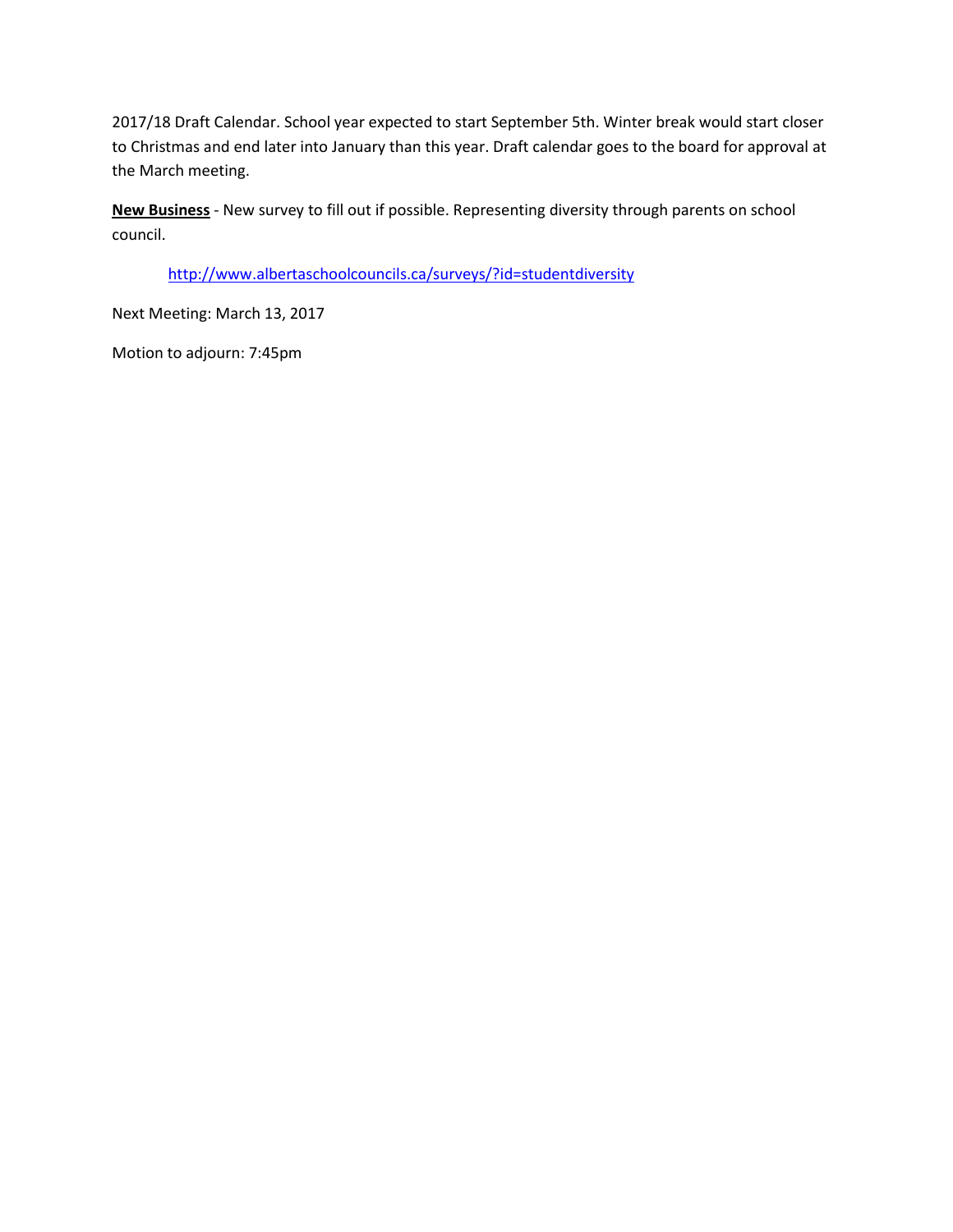## Westview School Parents Association Meeting

February 13<sup>th</sup>, 2017

Meeting called to order @ 7:45pm

**Motion to accept January 10, 2017 minutes:** Susan Harrison**;** motion passed

#### **Treasurers Report**

Playground: \$26968.69 Casino: \$73073.35 Regular: \$3928.43

#### **Requests for Funding**

1. Requestor: Jeff Porter

"Be aware and care" Magician Steve Harmer for Anti Bully Presentation \$838.95

Motion: Amanda Chubbs Second: Jennifer Kennett Passed

2. Requestor: Dawn Sudom (on behalf of all teachers)

Teachers convention funds for classroom supplies \$100 per teacher. All supplies for use in school and to stay in school, so casino funds can be used. Receipts must be handed in to Connie-Lee for reimbursement.

Motion: Jennifer Ross Second: Mandy Skaronek Passed

3. Anti bully t-shirts? No one is sure if parent council has agreed to pay for these already. Shirts are already at the school. Jenn Ross suggested we ask parents to cover some cost at \$5.00/shirt. Those that can will send money, but all students will still receive a shirt.

## **Breakfast Program** - Rhonda Breen

Not in attendance, but program is going well. Student helpers are working out.

#### **Hot Lunch** - Susan Harrison

3 Parents came into the school to make soup and freeze for students that have forgotten their lunch. Ordering extra hot lunch has become too costly, so this will replace the extra hot lunch at a lower cost.

Friday, Feb. 17 is the first parent led hot lunch. Parents will be making grilled cheese sandwiches. 82 orders have been placed. Next month will be macaroni and cheese, there will be extra made and frozen for forgotten lunches once soup runs out.

New catering company will be added into the hot lunch rotation for April as a test run.